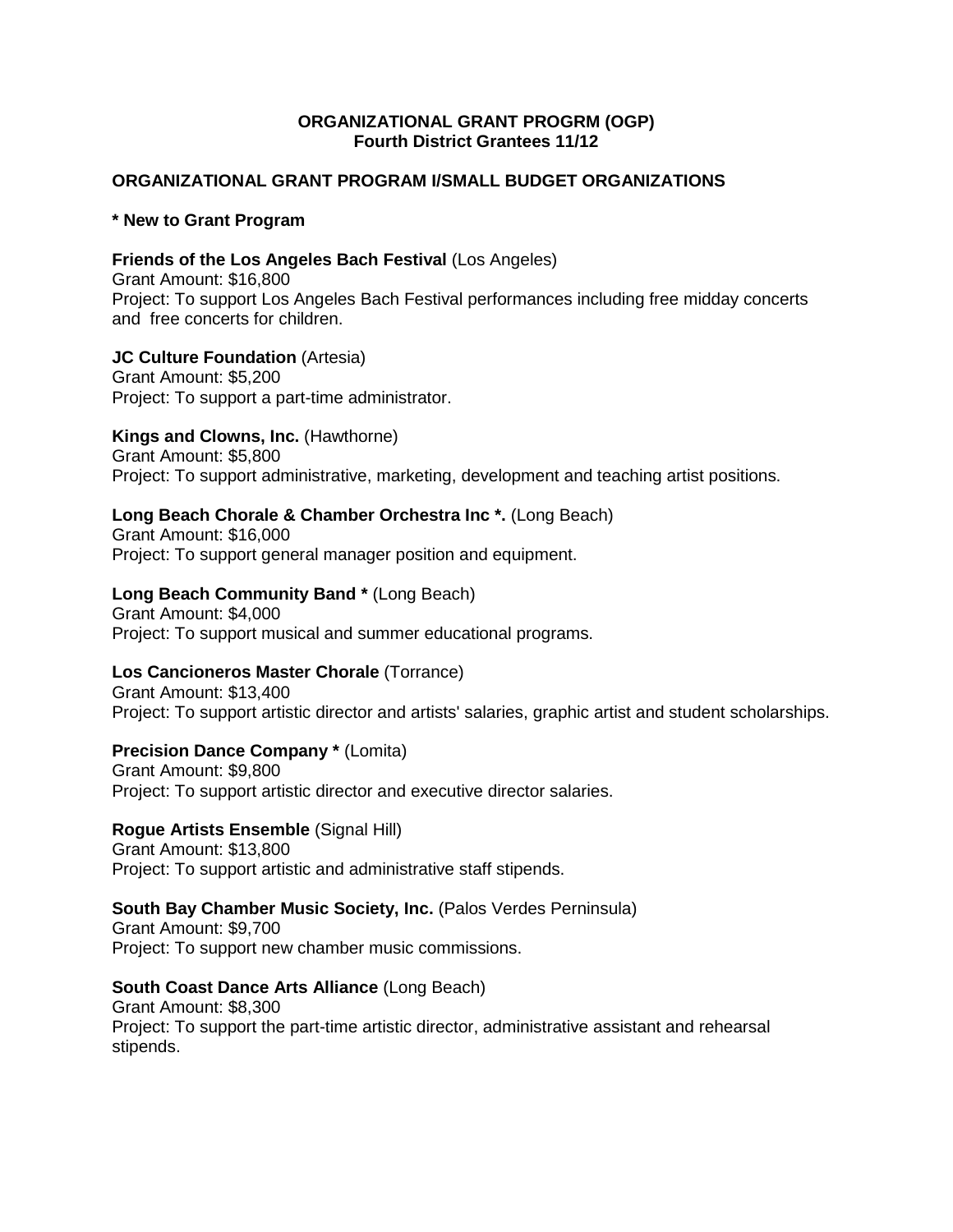## **Whittier Community Theatre** (Whittier)

Grant Amount: \$9,900 Project: To support musical director, and professional musicians and the purchase of equipment.

## **ORGANIZATIONAL GRANT PROGRAMII/MID-SIZE BUDGET ORGANIZATIONS**

**Angels Gate Cultural Center, Inc.** (San Pedro) Grant Amount: \$23,400 Project: To support low cost and free arts programming.

### **Bluepalm: Art Culture Education (ACE)** (Los Angeles)

Grant Amount: \$10,900 Project: To support artistic and executive directors.

**Chamber Orchestra of the South Bay** (Palos Verdes Peninsula) Grant Amount: \$12,700

Project: To support concerts featuring young instrumental soloists.

### **Culture Shock Los Angeles Dance Troupe** (San Pedro)

Grant Amount: \$12,890 Project: To support part-time artistic and teaching artist salaries.

## **Downey Symphonic Society, Inc.** (Downey)

Grant Amount: \$9,600 Project: To support music education and performance programs.

#### **Institute of Art, Music & Science** (Bellflower)

Grant Amount: \$9,100 Project: To support operations costs.

## **Khmer Arts Academy** (Long Beach)

Grant Amount: \$31,600 Project: To support operations costs.

## **Regina Klenjoski Dance Company** (Long Beach)

Grant Amount: \$10,200 Project: To support company/booking manager, administrative/education assistant and development positions.

**San Pedro City Ballet** (San Pedro) Grant Amount: \$11,600 Project: To support guest artist performance fees, sets, costumes and outreach programs.

#### **Shakespeare by the Sea** (San Pedro)

# Grant Amount: \$23,600

Project: To support general manager, theatre manager and box office manager positions.